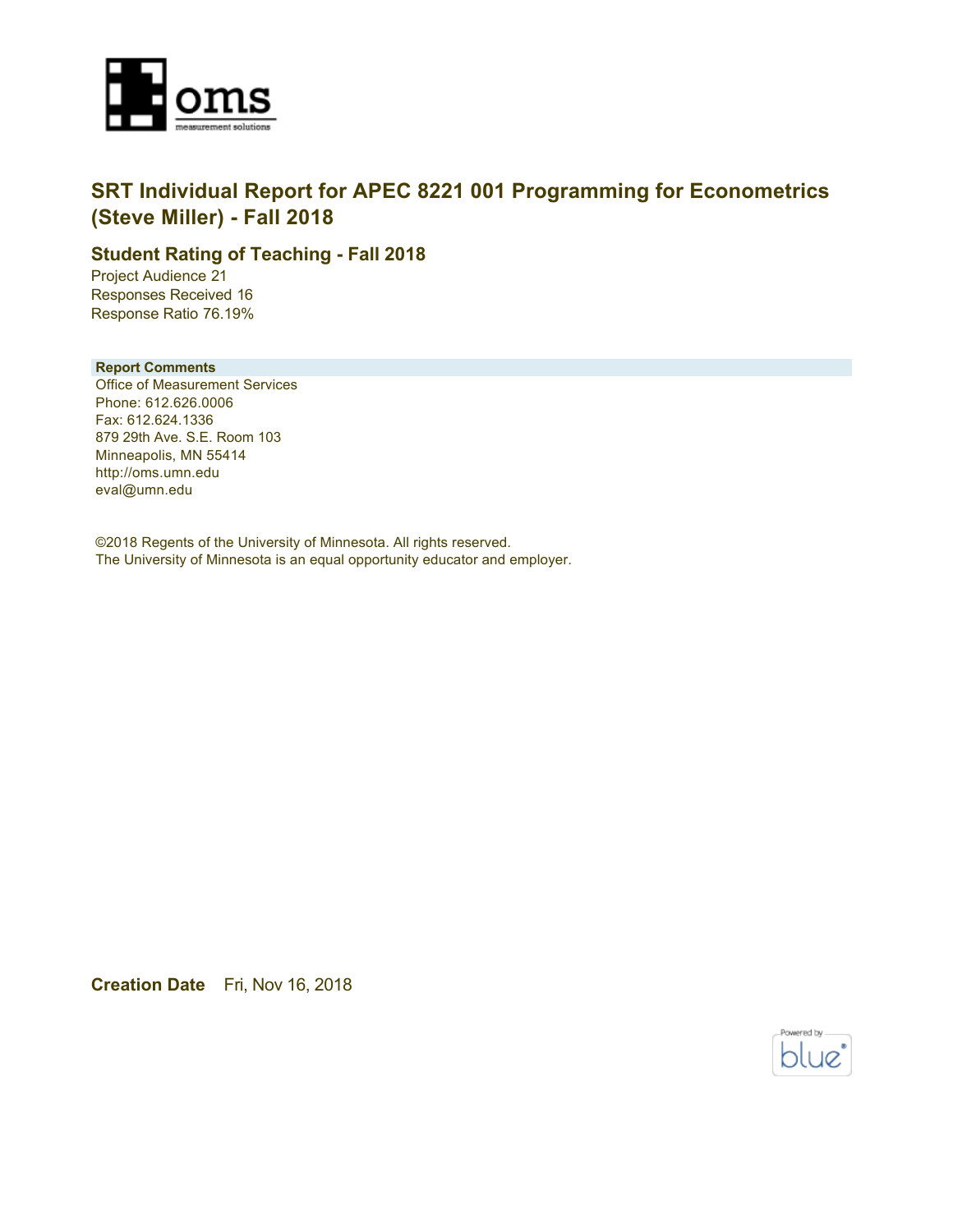### **Message from the Vice Provost for Faculty and Academic Affairs**

The University is committed to monitoring and improving students' educational experiences. Student Ratings of Teaching (SRT) help to ensure that the student voice is present in fulfilling this mission. We encourage all instructors to incorporate student feedback into your ongoing efforts to improve your teaching and your courses.

#### **How SRT Results may be Used**

Evaluations of teaching provide information intended to help improve teaching, and may also be available to assist students in course selection and/or to inform administrative decisions on salary, tenure, and promotion. Specific use of SRT results may vary by campus and/or college as described in relevant university or unit policies.

#### **Resources for Improving Instruction**

Tools and tips for improving course instruction can be found on the OMS website [\(oms.umn.edu/srt](https://oms.umn.edu/srt)), under the **faculty** section.

Among the available resources is a guide for [connecting your teaching practices with the SRT.](https://oms.umn.edu/departments/srt/links/SRT%20and%20Teaching.pdf) This guide was created by the Center for Educational Innovation [\(cei.umn.edu](https://cei.umn.edu/)) and provides suggestions for improving instructional practices in relation to SRT items.

### **About this Report**

This report contains all ratings provided by the students in your courses who submitted SRT responses. Mean (average) scores are reported as well as the frequency of how often each response was given for each item. Results are provided in the following order:

- 1. Score graph and frequency graphs for instructor items
- 2. Score graph and frequency graphs for course items
- 3. Electronically-administered SRTs\*:
	- Comments regarding instructor
	- Comments regarding course

\* Paper-administered SRTs: completed forms, with comments, will be returned to the campus address on record for the instructor

For additional information about evaluation of teaching, please reference the Evaluation of Teaching policy for your campus. The policy for Twin Cities, Crookston, Morris, and Rochester can be found here: <http://policy.umn.edu/education/teachingevaluation>.

Sincerely, Rebecca Ropers-Huilman Vice President for Faculty and Academic Affairs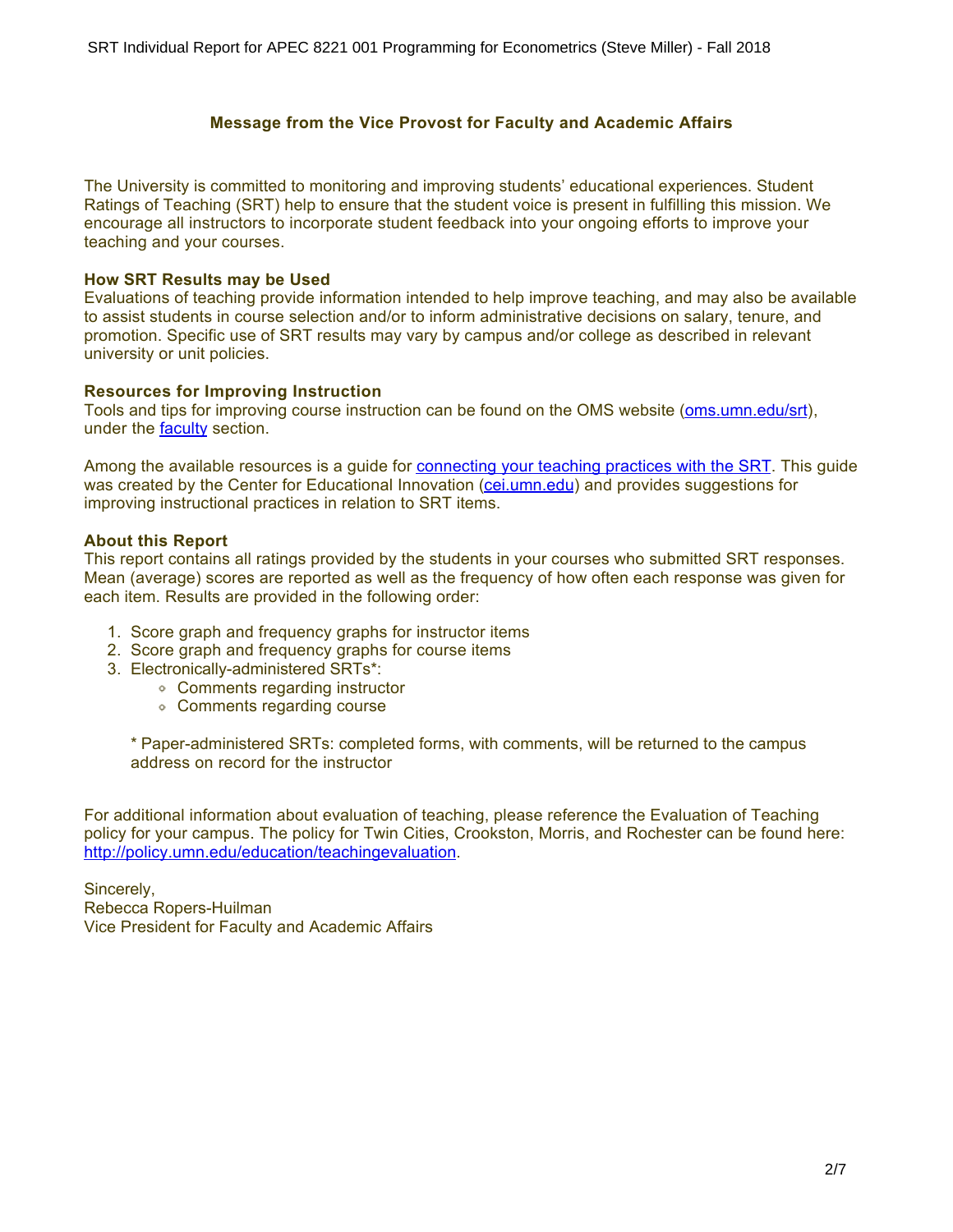# **Instructor Items Carefully read each statement and select a response: - Score**

| <b>Overall</b>                                                                       | Mean 5.96  |      |      |      |      |      |      |
|--------------------------------------------------------------------------------------|------------|------|------|------|------|------|------|
|                                                                                      | 0.00       | 1.00 | 2.00 | 3.00 | 4.00 | 5.00 | 6.00 |
| 1. The instructor was well prepared<br>for class.                                    | Mean 6.00- |      |      |      |      |      |      |
|                                                                                      | 0.00       | 1.00 | 2.00 | 3.00 | 4.00 | 5.00 | 6.00 |
| 2. The instructor presented the<br>subject matter clearly.                           | Mean 5.88  |      |      |      |      |      |      |
|                                                                                      | 0.00       | 1.00 | 2.00 | 3.00 | 4.00 | 5.00 | 6.00 |
| 3. The instructor provided feedback<br>intended to improve my course<br>performance. | Mean 5.94- |      |      |      |      |      |      |
|                                                                                      | 0.00       | 1.00 | 2.00 | 3.00 | 4.00 | 5.00 | 6.00 |
| 4. The instructor treated me with<br>respect.                                        | Mean 6.00- |      |      |      |      |      |      |
|                                                                                      | 0.00       | 1.00 | 2.00 | 3.00 | 4.00 | 5.00 | 6.00 |
| 5. I would recommend this instructor<br>to other students.                           | Mean 6.00- |      |      |      |      |      |      |
|                                                                                      | 0.00       | 1.00 | 2.00 | 3.00 | 4.00 | 5.00 | 6.00 |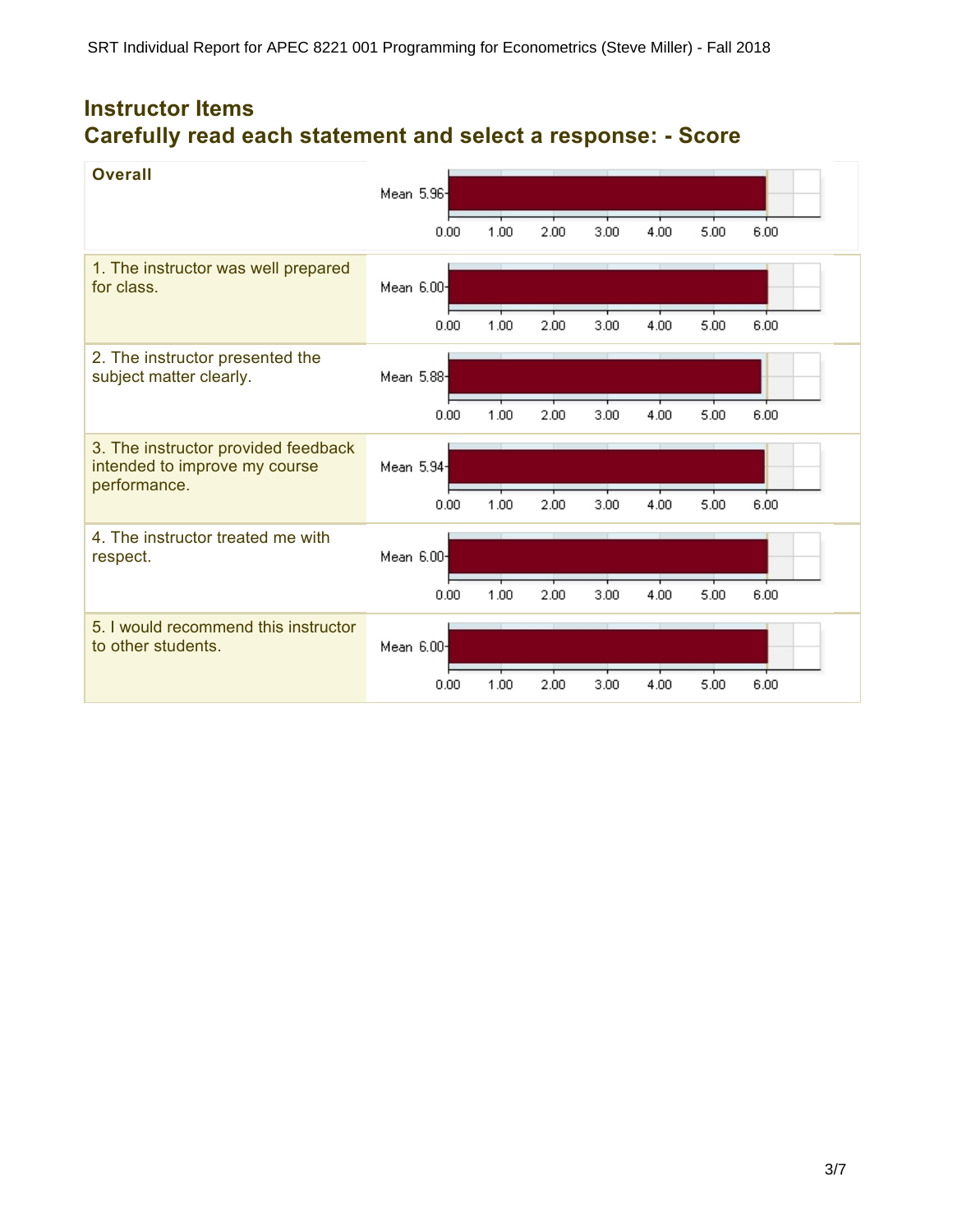## **Instructor Items Carefully read each statement and select a response: - Frequency**

1. The instructor was well prepared for class.



| <b>Statistics</b>         | <b>Value</b> |
|---------------------------|--------------|
| Mean                      | 6.00         |
| Median                    | 6.00         |
| <b>Standard Deviation</b> | 0.00         |

### 3. The instructor provided feedback intended to improve my course performance.



| <b>Statistics</b>         | <b>Value</b> |
|---------------------------|--------------|
| Mean                      | 5.94         |
| Median                    | 6.00         |
| <b>Standard Deviation</b> | 0.25         |

### 5. I would recommend this instructor to other students.



| Mean                      | 6.00 |
|---------------------------|------|
| Median                    | 6.00 |
| <b>Standard Deviation</b> | 0.00 |

2. The instructor presented the subject matter clearly.

| 6 Strongly Agree      |    | 14 87.50% |    |     |  |
|-----------------------|----|-----------|----|-----|--|
| 5 Agree               |    | 12.50%    |    |     |  |
| 4 Somewhat Agree      | n  | 0.00%     |    |     |  |
| 3 Somewhat Disagree 0 |    | 0.00%     |    |     |  |
| 2 Disagree            |    | 0.00%     |    |     |  |
| 1 Strongly Disagree   | n  | 0.00%     |    |     |  |
| Total                 | 16 |           | n% | 50% |  |

| <b>Statistics</b>         | <b>Value</b> |
|---------------------------|--------------|
| Mean                      | 5.88         |
| Median                    | 6.00         |
| <b>Standard Deviation</b> | 0.34         |

### 4. The instructor treated me with respect.

| 6 Strongly Agree      |    | 16 100.00% |    |     |      |
|-----------------------|----|------------|----|-----|------|
| 5 Agree               |    | 0.00%      |    |     |      |
| 4 Somewhat Agree      | 0  | 0.00%      |    |     |      |
| 3 Somewhat Disagree 0 |    | 0.00%      |    |     |      |
| 2 Disagree            |    | 0.00%      |    |     |      |
| 1 Strongly Disagree   | 0  | 0.00%      |    |     |      |
| Total                 | 16 |            | 0% | 50% | 1በበ% |
|                       |    |            |    |     |      |

| <b>Statistics</b>         | <b>Value</b> |
|---------------------------|--------------|
| Mean                      | 6.00         |
| Median                    | 6.00         |
| <b>Standard Deviation</b> | 0.00         |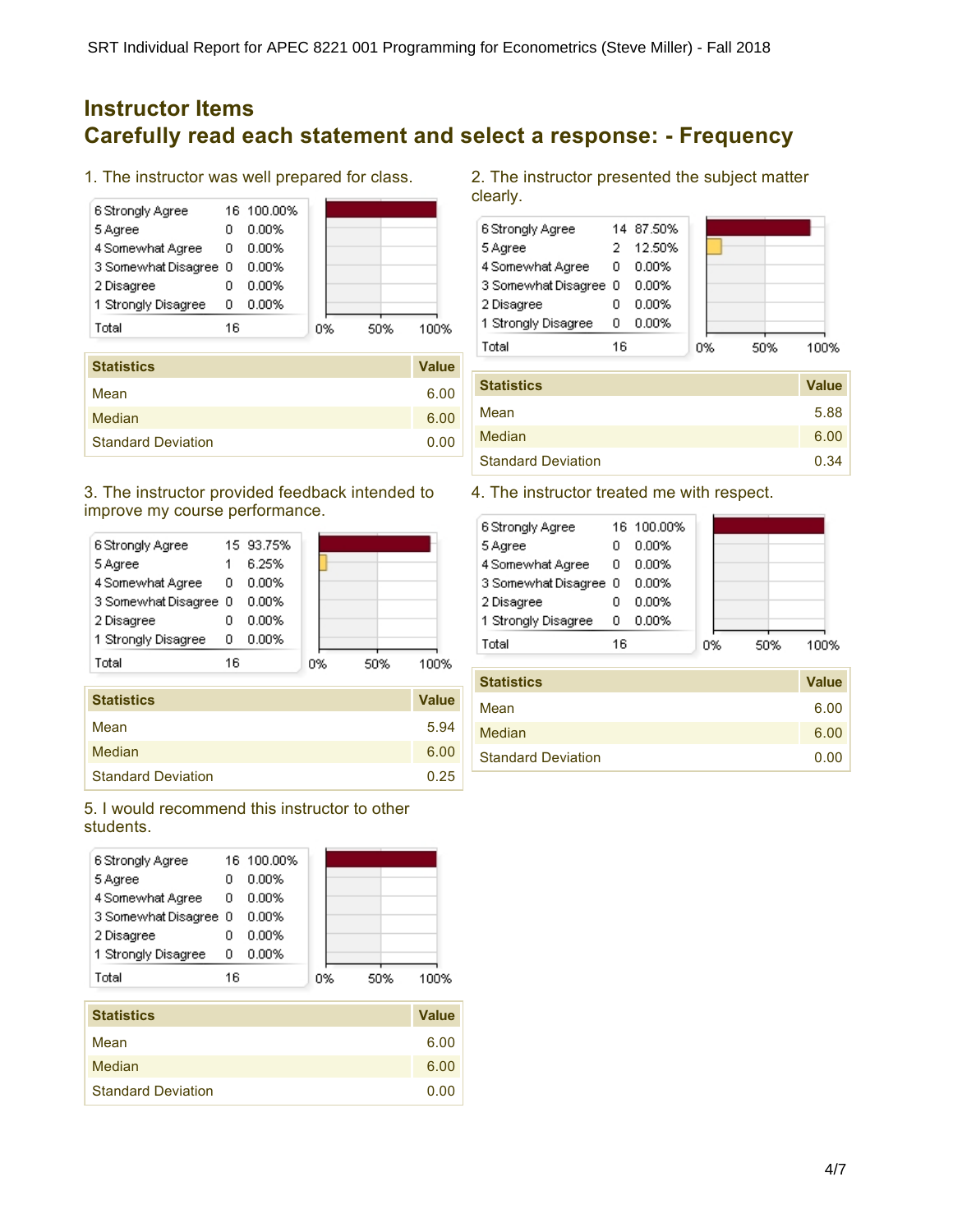# **Course Items Carefully read each statement and select a response: - Score**

| <b>Overall</b>                                                                           | Mean 5.98- |      |      |      |      |      |      |
|------------------------------------------------------------------------------------------|------------|------|------|------|------|------|------|
|                                                                                          | 0.00       | 1.00 | 2.00 | 3.00 | 4.00 | 5.00 | 6.00 |
| 1. I have a deeper understanding of<br>the subject matter as a result of this<br>course. | Mean 5.94- |      |      |      |      |      |      |
|                                                                                          | 0.00       | 1.00 | 2.00 | 3.00 | 4.00 | 5.00 | 6.00 |
| 2. My interest in the subject matter<br>was stimulated by this course.                   | Mean 5.94- |      |      |      |      |      |      |
|                                                                                          | 0.00       | 1.00 | 2.00 | 3.00 | 4.00 | 5.00 | 6.00 |
| 3. Instructional technology<br>employed in this course was<br>effective.                 | Mean 6.00- |      |      |      |      |      |      |
|                                                                                          | 0.00       | 1.00 | 2.00 | 3.00 | 4.00 | 5.00 | 6.00 |
| 4. The grading standards for this<br>course were clear.                                  | Mean 6.00- |      |      |      |      |      |      |
|                                                                                          | 0.00       | 1.00 | 2.00 | 3.00 | 4.00 | 5.00 | 6.00 |
| 5. I would recommend this course to<br>other students.                                   | Mean 6.00- |      |      |      |      |      |      |
|                                                                                          | 0.00       | 1.00 | 2.00 | 3.00 | 4.00 | 5.00 | 6.00 |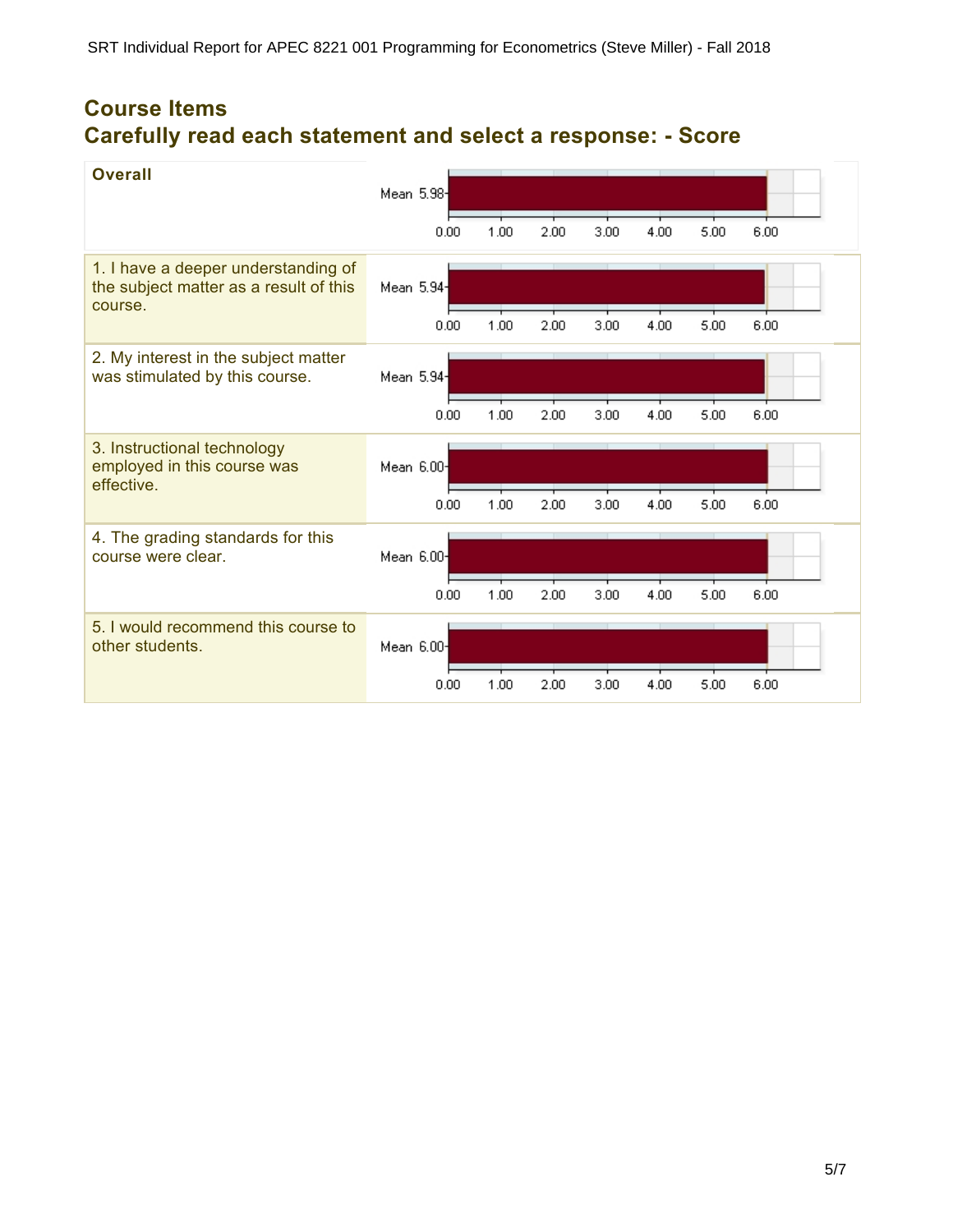## **Course Items Carefully read each statement and select a response: - Frequency**

1. I have a deeper understanding of the subject matter as a result of this course.

| 6 Strongly Agree      |    | 15 93.75% |    |     |      |
|-----------------------|----|-----------|----|-----|------|
| 5 Agree               |    | 6.25%     |    |     |      |
| 4 Somewhat Agree      | 0  | 0.00%     |    |     |      |
| 3 Somewhat Disagree 0 |    | 0.00%     |    |     |      |
| 2 Disagree            |    | 0.00%     |    |     |      |
| 1 Strongly Disagree   | ο  | 0.00%     |    |     |      |
| Total                 | 16 |           | 0% | 50% | 100% |

| <b>Statistics</b>         | <b>Value</b> |
|---------------------------|--------------|
| Mean                      | 5.94         |
| Median                    | 6.00         |
| <b>Standard Deviation</b> | 0.25         |

3. Instructional technology employed in this course was effective.



| <b>Statistics</b>         | <b>Value</b> |
|---------------------------|--------------|
| Mean                      | 6.00         |
| Median                    | 6.00         |
| <b>Standard Deviation</b> | 0.00         |

5. I would recommend this course to other students.

| 6 Strongly Agree      |    | 16 100.00% |    |     |      |
|-----------------------|----|------------|----|-----|------|
| 5 Agree               |    | 0.00%      |    |     |      |
| 4 Somewhat Agree      | 0  | 0.00%      |    |     |      |
| 3 Somewhat Disagree 0 |    | 0.00%      |    |     |      |
| 2 Disagree            |    | 0.00%      |    |     |      |
| 1 Strongly Disagree   | n  | 0.00%      |    |     |      |
| Total                 | 16 |            | 0% | 50% | 100% |
|                       |    |            |    |     |      |

| <b>Statistics</b>         | <b>Value</b> |
|---------------------------|--------------|
| Mean                      | 6.00         |
| Median                    | 6.00         |
| <b>Standard Deviation</b> | 0.00         |

2. My interest in the subject matter was stimulated by this course.



| <b>Statistics</b>         | <b>Value</b> |
|---------------------------|--------------|
| Mean                      | 5.94         |
| Median                    | 6.00         |
| <b>Standard Deviation</b> | 0.25         |

4. The grading standards for this course were clear.

| 6 Strongly Agree      |    | 16 100.00% |    |     |      |
|-----------------------|----|------------|----|-----|------|
| 5 Agree               |    | 0.00%      |    |     |      |
| 4 Somewhat Agree      | 0  | $0.00\%$   |    |     |      |
| 3 Somewhat Disagree 0 |    | $0.00\%$   |    |     |      |
| 2 Disagree            |    | 0.00%      |    |     |      |
| 1 Strongly Disagree   | Ω  | 0.00%      |    |     |      |
| Total                 | 16 |            | 0% | 50% | 1በበ% |

| <b>Statistics</b>         | <b>Value</b> |
|---------------------------|--------------|
| Mean                      | 6.00         |
| Median                    | 6.00         |
| <b>Standard Deviation</b> | 0.00         |